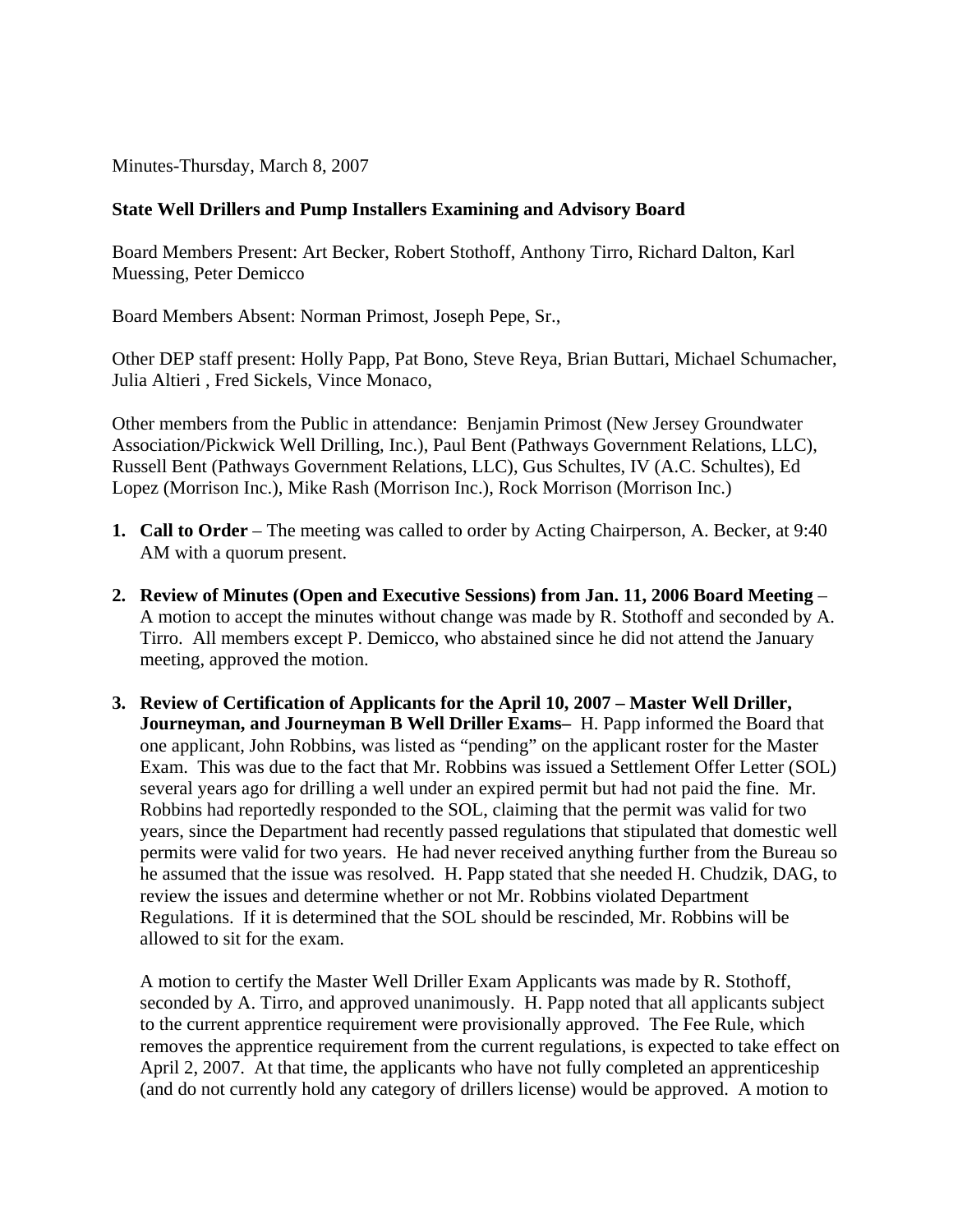certify the Journeyman Well Driller Exam Applicants was made by R. Stothoff, seconded by P. Demicco, and approved unanimously.

A motion to certify the Journeyman B Well Driller Exam Applicants was made by R. Stothoff, seconded by P. Demicco, and approved unanimously.

- **4. Correction on Pump Installers Test** S. Reya noted that he had made an error scoring Theodore Alberta's Pump Installer Exam. The initial scoring for the December Exam indicated a score of 100% on part one and 71% on part two. S. Reya stated that he had used the incorrect point total when scoring part two of the exam. The corrected scores would be amended to reflect a score of 80% on part two. Therefore, Mr. Alberta would receive a passing grade and be granted a Pump Installers License. A motion to approve Mr. Alberta's amended scores was made by A. Tirro, seconded by F. Sickels, and approved unanimously.
- **5. Test Applications –** A. Becker discussed clarifying several aspects of the current Journeyman Exam Application. All references to the apprentice well driller requirement will be removed after the Fee Rule is passed (anticipated April 2, 2007). Second, A. Becker suggested that bullet point #4 on page one should be reworded to state that all wells listed as experience had to be within the last three years of the signature date on the application. The current wording merely stated that three years of experience were required, which the Board agreed did not necessarily refer to the last three years. A. Becker also felt that the language in Section B should better state that a total of five wells are required to be listed amongst the reference questionnaires, not five wells on each reference questionnaire. Finally, A. Becker suggested that Section C should make it clear that the references had to be the driller of record for the five wells listed in the drilling experience chart. H. Papp will review the current applications and revise as necessary to facilitate the submittal of technically acceptable applications.
- **6. Testing Geothermal grout mixture Morrison Inc.-** The Board reviewed item 13 on the minutes from the January Board meeting. S. Reya noted that the Bureau took the Board's input from the previous meeting and responded to Morrison, Inc. in a letter dated February 6, 2007. This letter stated that the December 1, 2006 proposal submitted by Morrison Inc. was insufficient and that additional proofs such as a field pumpability tests would be required before the Bureau would approve the use of the grout for the fourteen wells (previously installed) in question. Additionally, the lab testing was to be more stringent, as it was to be representative of the original T-111 grout testing to assess potential issues related to thermal cycling. Ed Lopez had reportedly contacted P. Bono after receiving the letter, and stated that Morrison Inc. representatives felt the requirements noted in the letter were unreasonable and that they would like to address the Board. F. Sickels, A. Becker, and V. Monaco all stated that the burden of proof to perform testing on the grout lies with Morrison.
- **7. Fee Rule and Other Program Updates-** P. Bono informed the Board that the Bureau had recently sent a mass mailing to all licensed well drillers in New Jersey. The fee increases for both well permit applications and driller/pump installer applications were addressed in the letter. P. Bono also noted that the GPS requirement would not take effect until July 2008.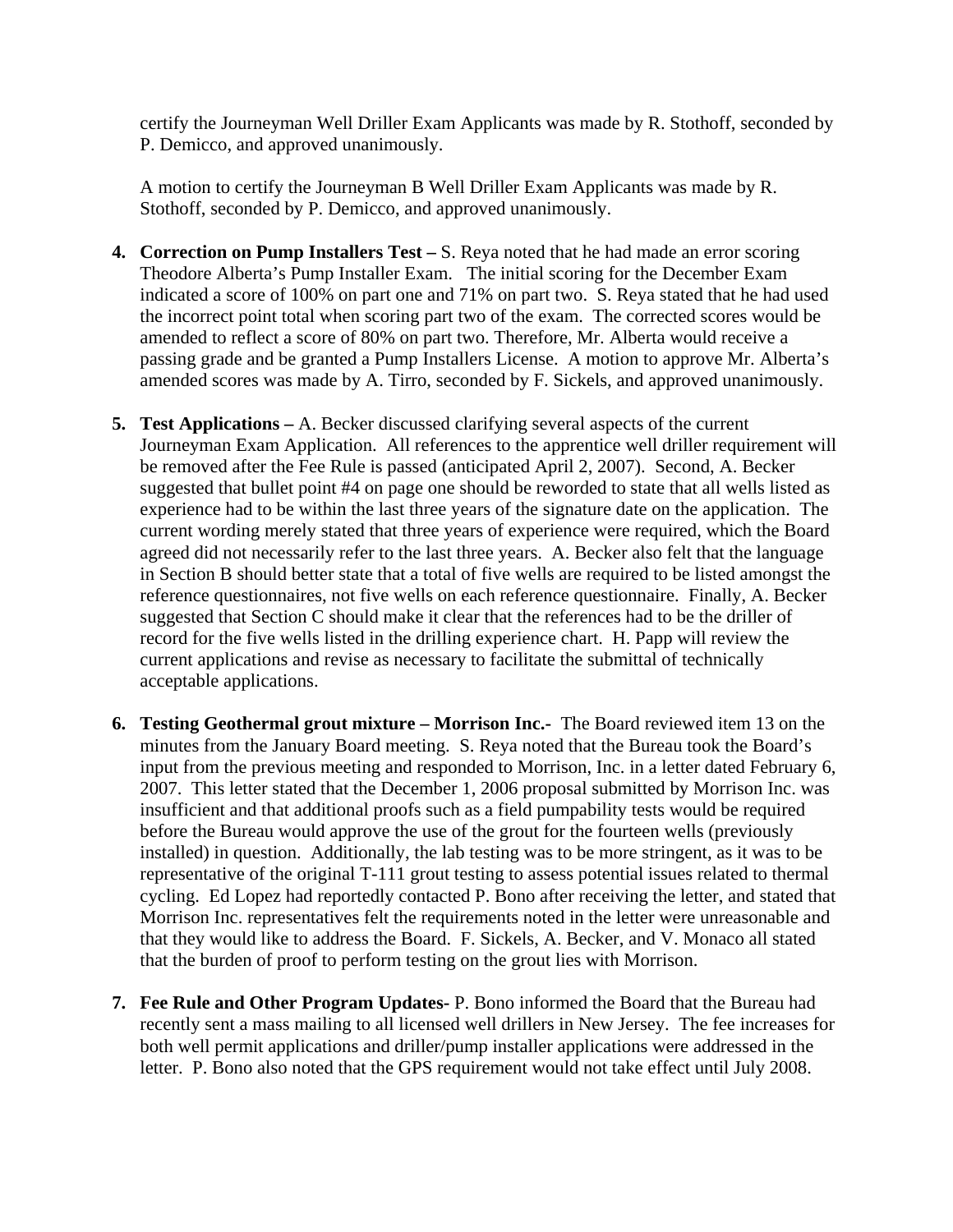She hopes to schedule a representative from the Department's GIS section to attend the next Board meeting and demonstrate how GIS and GPS systems are used.

P. Bono also informed the Board that the Water Supply website was recently updated to include well search questionnaires and other forms used by the Bureau. Board meeting schedules and minutes from past meetings would also be posted shortly. F. Sickels asked whether there had been any update to the E-permitting initiative. P. Bono said that the Bureau had not been formally contacted about entering E-permitting but she believes the Bureau is still a high priority.

**8. Testing Geothermal grout mixture – Morrison Inc. (Continued)-** Ed Lopez, Rock Morrison, and Mike Rash, from Morrison Inc. arrived at 11:00 AM. None of the representatives are licensed to drill in NJ. R. Morrison informed the Board that Morrison Inc. began drilling in New Jersey approximately two years ago and staff were not very familiar with the state's regulations at the time. This resulted in construction and licensing errors. Additionally, he reiterated that the fourteen wells (see Item 6) contained a courser form of bentonite, and that the grout for twelve of the wells did not contain superplasticizer. He stated that other than those two issues, the wells were properly grouted and asked whether there was any other way the problem could be resolved other than drilling out the wells or following the Bureau's strict testing requirements.

E. Lopez explained that Morrison Inc. has worked with T-111 since the job in question. He also claimed that the project, Newark Central High School, is currently three years behind schedule and site problems unrelated to the drilling have recently been resolved. Therefore, he felt that the additional requirements of the Board/Bureau were too expensive and time consuming. E. Lopez said that T-111 grout is very robust and they have used it very successfully. He also stated that it bonds to the loops extremely well. When using a pneumatic hammer to break the grout away from the poly loops, the grout apparently takes the writing off of the loops. Mr. Lopez also said that they purchase 3,000 lb. bags of premixed grout so the sand and cement are well blended. E. Lopez felt that the grout mixture they used in the wells in question is "at least as good." According to Mr. Lopez, the wells in the field range from 150 to 300 GPM. He felt that this amount of water would keep the wells around the same temperature. He did not think much expansion and contraction would occur with the loops due to the heat exchange with the water in the formation. F. Sickels talked about the need for Morrison to provide additional data before the Department could assess the environmental impact, if any, of the altered grout mix.

E. Lopez requested that Morrison's initial testing proposal from December 1, 2006 be reevaluated. He also claimed that superplasticizer is only added for pumpability and bentonite is added to reduce sand-cement separation. Therefore, he believed that neither would alter the cured properties of the grout. R. Dalton noted that bentonite mesh size does alter how the grout sets up. He went on to say that every grout mix, including T-111, has undergone the same field test before being approved by the Department. He felt that the altered grout would have to be considered to be a new grout since it was not mixed in accordance with DEP regulations. A. Becker informed Morrison that the scientific burden of proof lies with Morrison. He also told the Morrison representatives that the Board and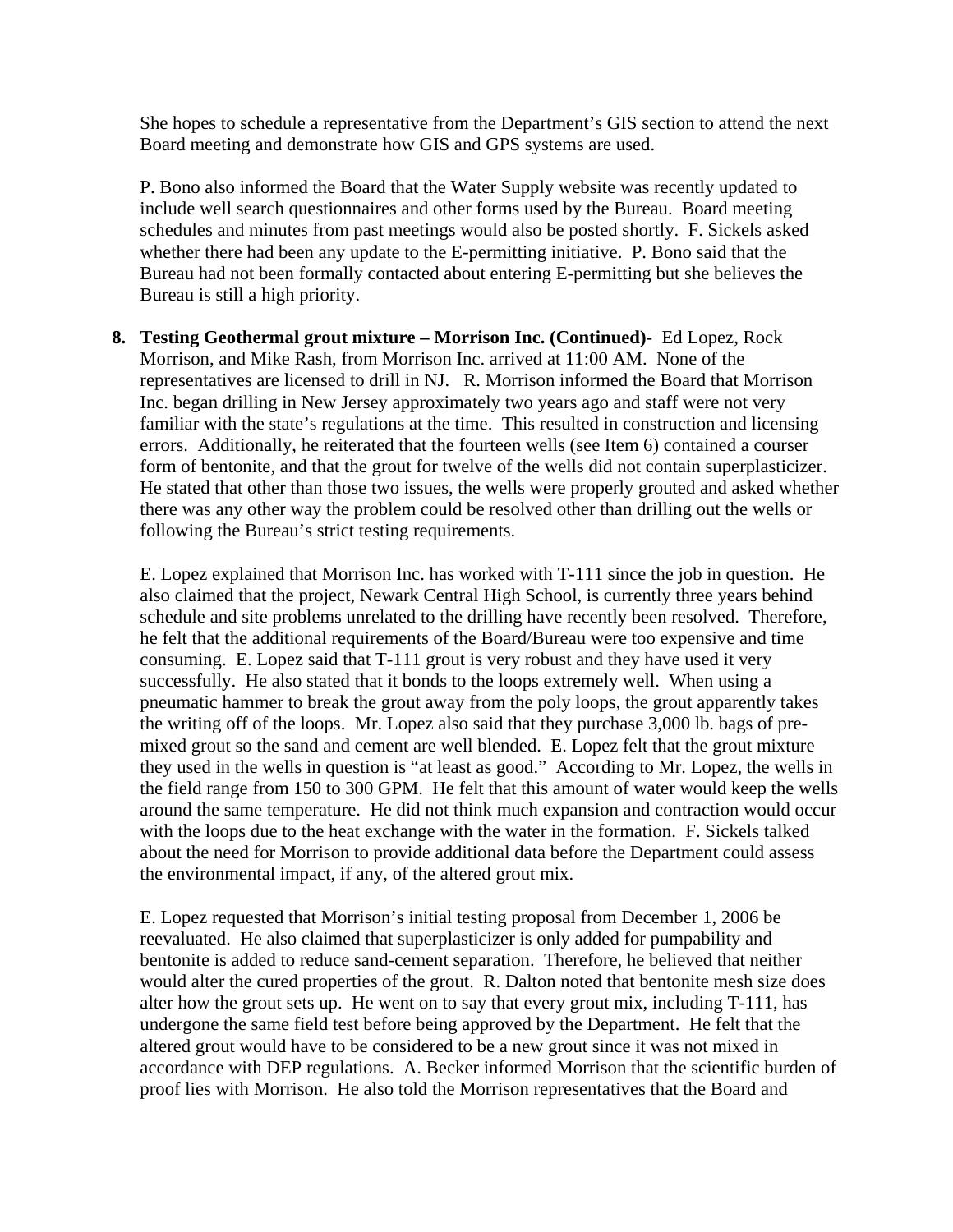Bureau have been reasonable in approving other grouts in the past if the field and lab test results were satisfactory. F. Sickels said that R. Dalton, P. Bono, and S. Reya could take another look at the December proposal. E. Lopez stated that 99% of the grout mix is correct since the superplasticizer and bentonite account for such a small amount of the grout mix. S. Reya clarified the fact that Morrison used a paddle mixer, not a colloidal mixer, so the opinion of Dr. Allan (inventor of T-111), which stated that it might be possible to omit the bentonite and superplasticizer, did not apply in Morrison's case. The field test stipulated in the Bureau's letter was also intended to address that issue.

R. Dalton noted that one company had proposed a geothermal grout mix for use in rock, which did not contain superplasticizer. He stated that the company had submitted some lab data but had never performed any field testing to compare the lab permeability to the field permeability so the grout was never approved. V. Monaco suggested that Morrison representatives review their December proposal, the Bureau's February response, and submit a revised proposal meeting the intent of the Bureau's concerns with less onerous testing. Therefore, the T-111 cementitious thermally enhanced grout is the only geothermal grout currently approved for use in consolidated formations. V. Monaco stated that the Bureau should not review the same proposal already submitted but would review a revised proposal that is more of a "middle ground" should Morrison submit a formal response.

**9. Conflicts Between Driller/Pump Installer Regulations and Master Plumber Code-** Ben Primost, New Jersey Groundwater Association President and New Jersey Master Well Driller, and Paul Bent, Pathways Government relations, brought up concerns regarding the installation of water treatment equipment. B. Primost and P. Bent discussed the fact that licensed Master Plumbers, Well Drillers, and Pump Installers were all performing this work, however, regulations governing the activity are often vague. B. Primost also noted that that there is a discrepancy in the enforcement of such regulations between local health departments and construction code officials. He also pointed out that the term "approved" water source, which is used to regulate the jurisdiction of plumbers, is not defined. Some counties apparently consider the water source to be approved once it has actually passed a water test, which is often not accomplished until some type of water treatment is added. Additionally, DEP regulations refer to "appurtenances" which is also undefined but has traditionally been interpreted to include the installation of water treatment equipment (in addition to storage tanks).

P. Bent added that the Department of Community Affairs, which regulates plumbers through the Master Plumbers Code, has stated that water treatment falls under the jurisdiction of DEP so drillers and pump installers could perform the work. He also said that comments in 2005 by N. Primost and DEP were addressed in the adoption of the new regulations in a statement claiming that they were not imposing on the well driller/pump installer business. P. Bent and B. Primost felt that the implementation of the regulations by local authorities was the problem, not the regulation itself. They also felt that many plumbers were misinterpreting the regulation and attempting to prevent drillers/pump installers from performing the work. V. Monaco suggested that they might want to get in touch with DCA and have them address the issue in their "Code Enforcer" publication to clarify the issue for inspectors. A. Becker